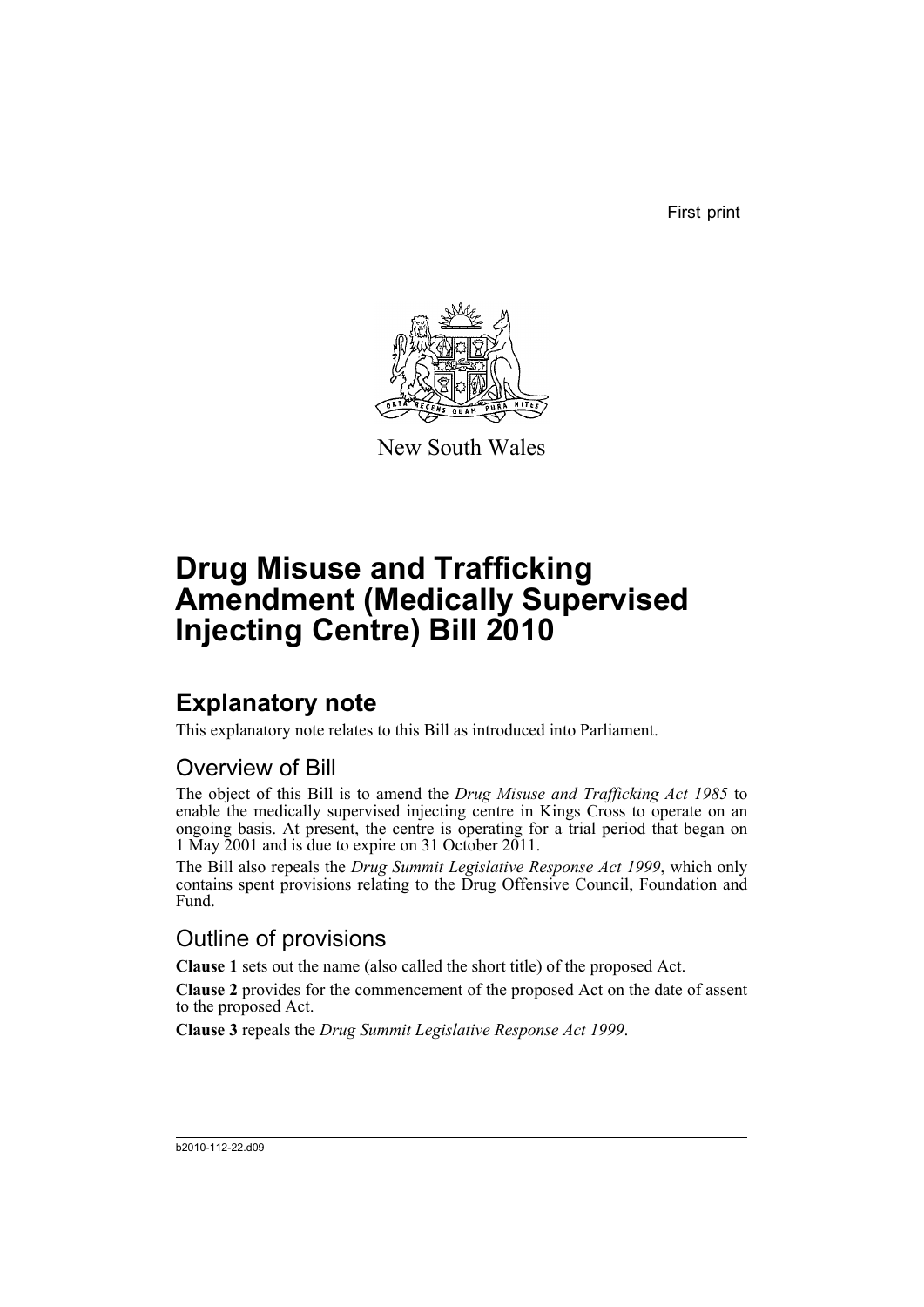Explanatory note

#### **Schedule 1 Amendment of Drug Misuse and Trafficking Act 1985 No 226**

**Schedule 1 [1]–[3], [5], [6] and [8]** remove references in various provisions to the trial period due to end on 31 October 2011, which has the effect of enabling the licensed injecting centre to operate on an ongoing basis.

**Schedule 1 [4]** sets out the objects of Part 2A (Medically supervised injecting centres) of the *Drug Misuse and Trafficking Act 1985* and requires the Minister to review the operation of that Part after 5 years from the commencement of the proposed Act. A report of the outcome of the review is to be tabled in Parliament.

**Schedule 1 [7]** authorises the responsible authorities (the Commissioner of Police and the Director-General of the Department of Health) to revoke a licence in certain circumstances.

**Schedule 1 [9]** inserts a savings provision to ensure that the existing licence continues without the need to be re-issued at the end of the trial period.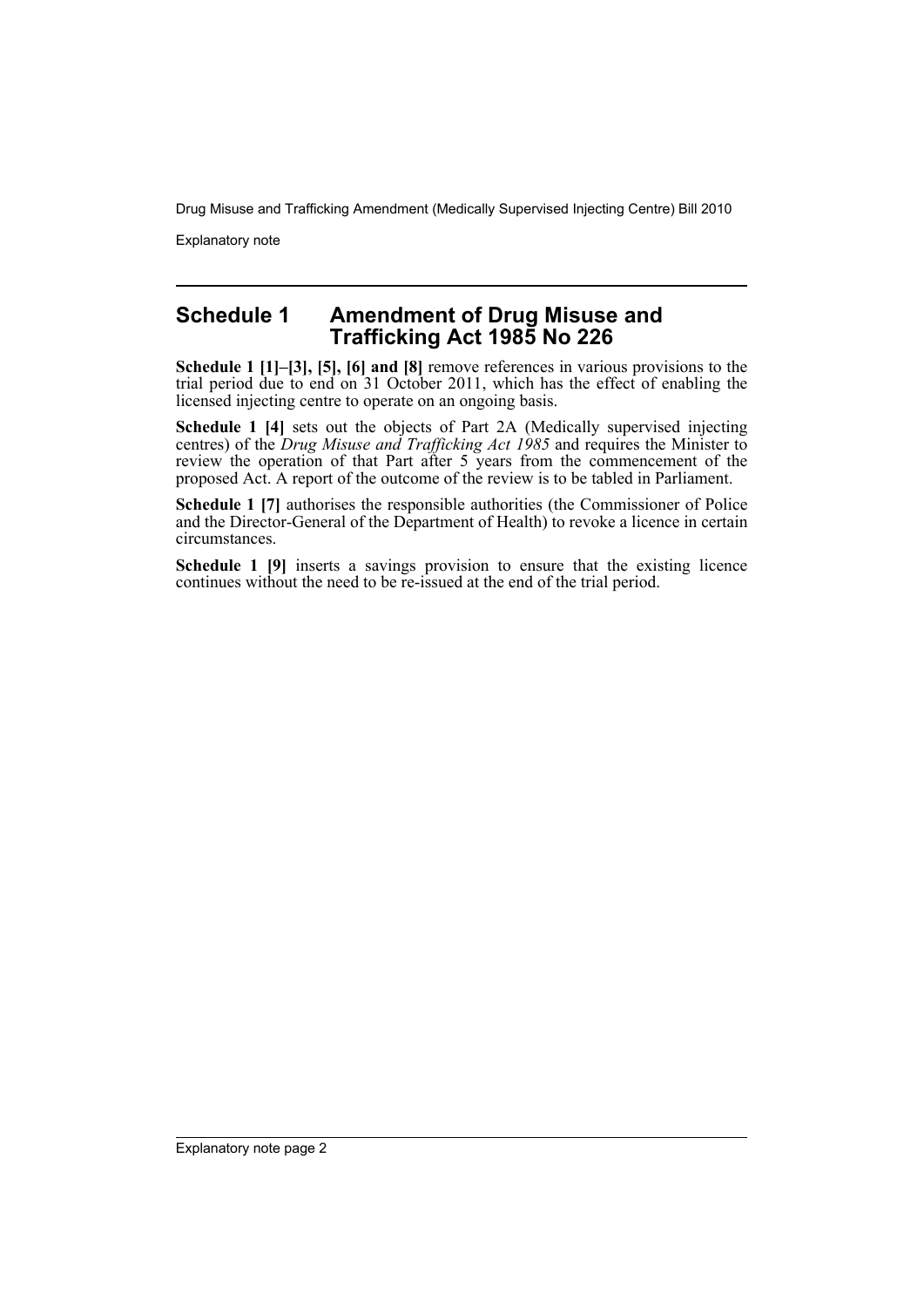First print



New South Wales

# **Drug Misuse and Trafficking Amendment (Medically Supervised Injecting Centre) Bill 2010**

### **Contents**

|            |                                                              | Page |
|------------|--------------------------------------------------------------|------|
|            | Name of Act                                                  |      |
|            | Commencement                                                 | 2    |
|            | Repeal of Drug Summit Legislative Response Act 1999<br>No 67 | 2    |
| Schedule 1 | Amendment of Drug Misuse and Trafficking Act 1985<br>No 226  | 3    |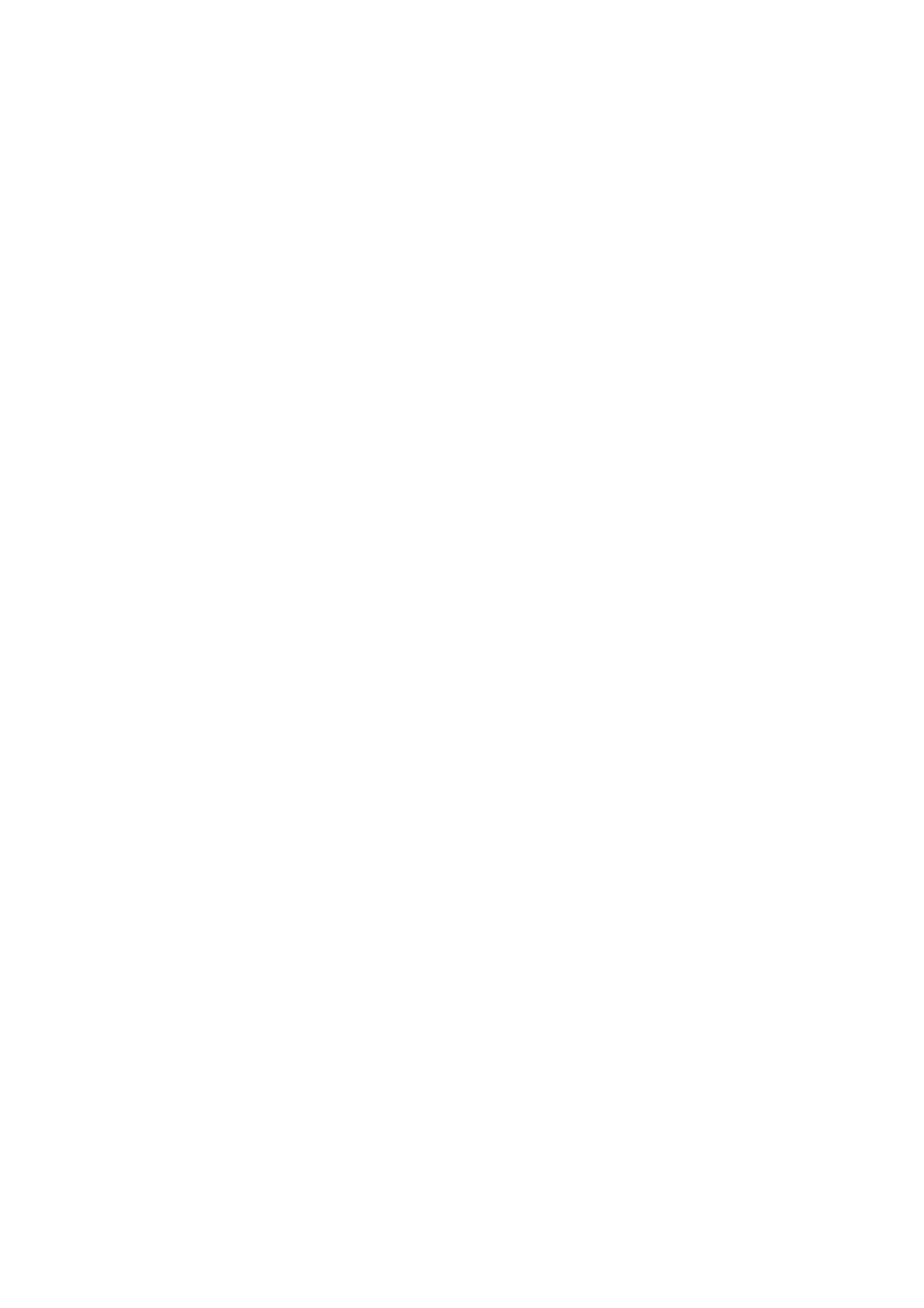

New South Wales

## **Drug Misuse and Trafficking Amendment (Medically Supervised Injecting Centre) Bill 2010**

No , 2010

#### **A Bill for**

An Act to amend the *Drug Misuse and Trafficking Act 1985* to make further provision with respect to the operation of the medically supervised injecting centre and to repeal the *Drug Summit Legislative Response Act 1999*.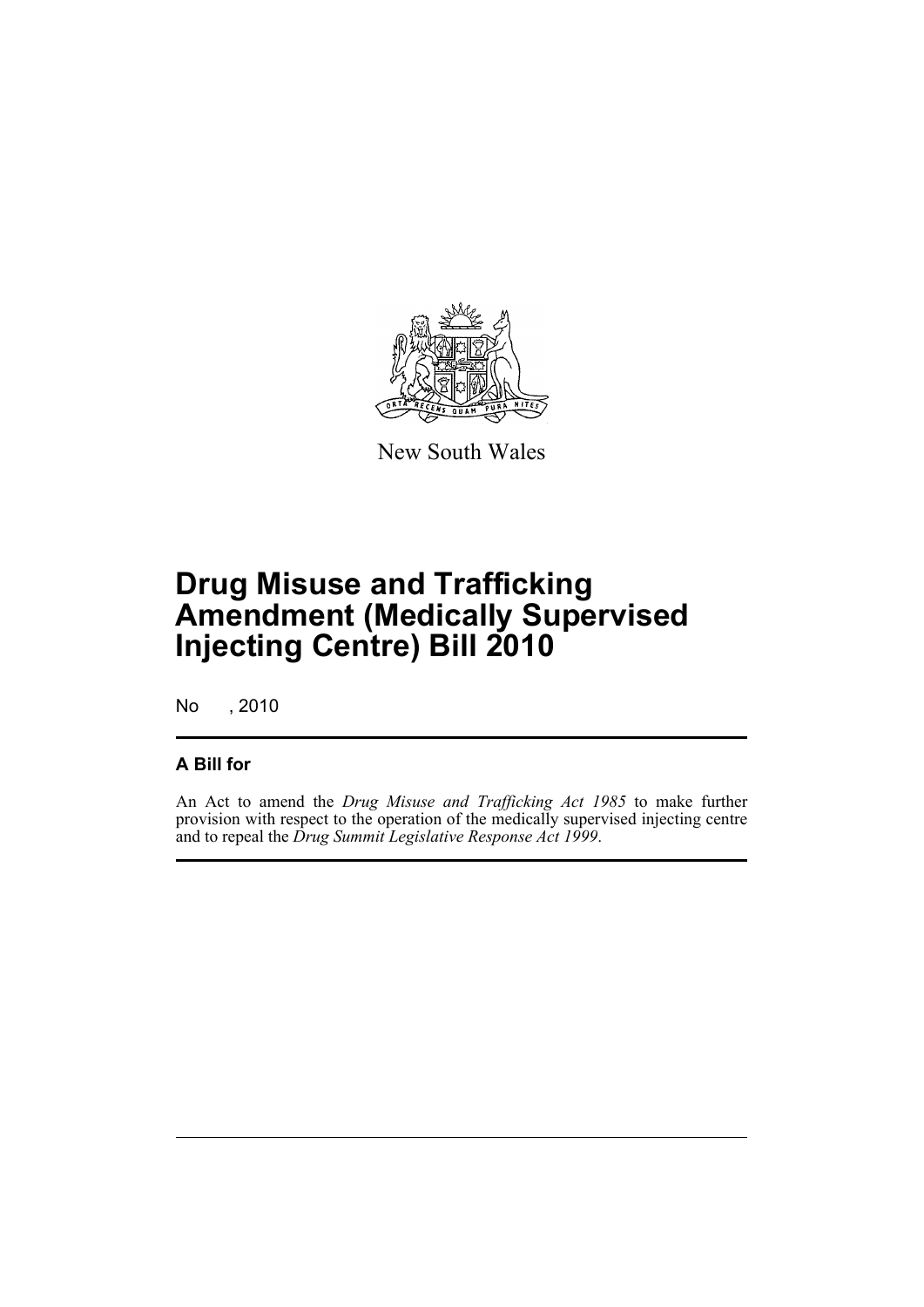<span id="page-5-2"></span><span id="page-5-1"></span><span id="page-5-0"></span>

|              | The Legislature of New South Wales enacts:                                                                 |        |
|--------------|------------------------------------------------------------------------------------------------------------|--------|
| 1            | Name of Act                                                                                                | 2      |
|              | This Act is the Drug Misuse and Trafficking Amendment (Medically<br>Supervised Injecting Centre) Act 2010. | 3<br>4 |
| $\mathbf{2}$ | <b>Commencement</b>                                                                                        | 5      |
|              | This Act commences on the date of assent to this Act.                                                      | 6      |
| 3            | Repeal of Drug Summit Legislative Response Act 1999 No 67                                                  | 7      |
|              | The Drug Summit Legislative Response Act 1999 is repealed.                                                 | 8      |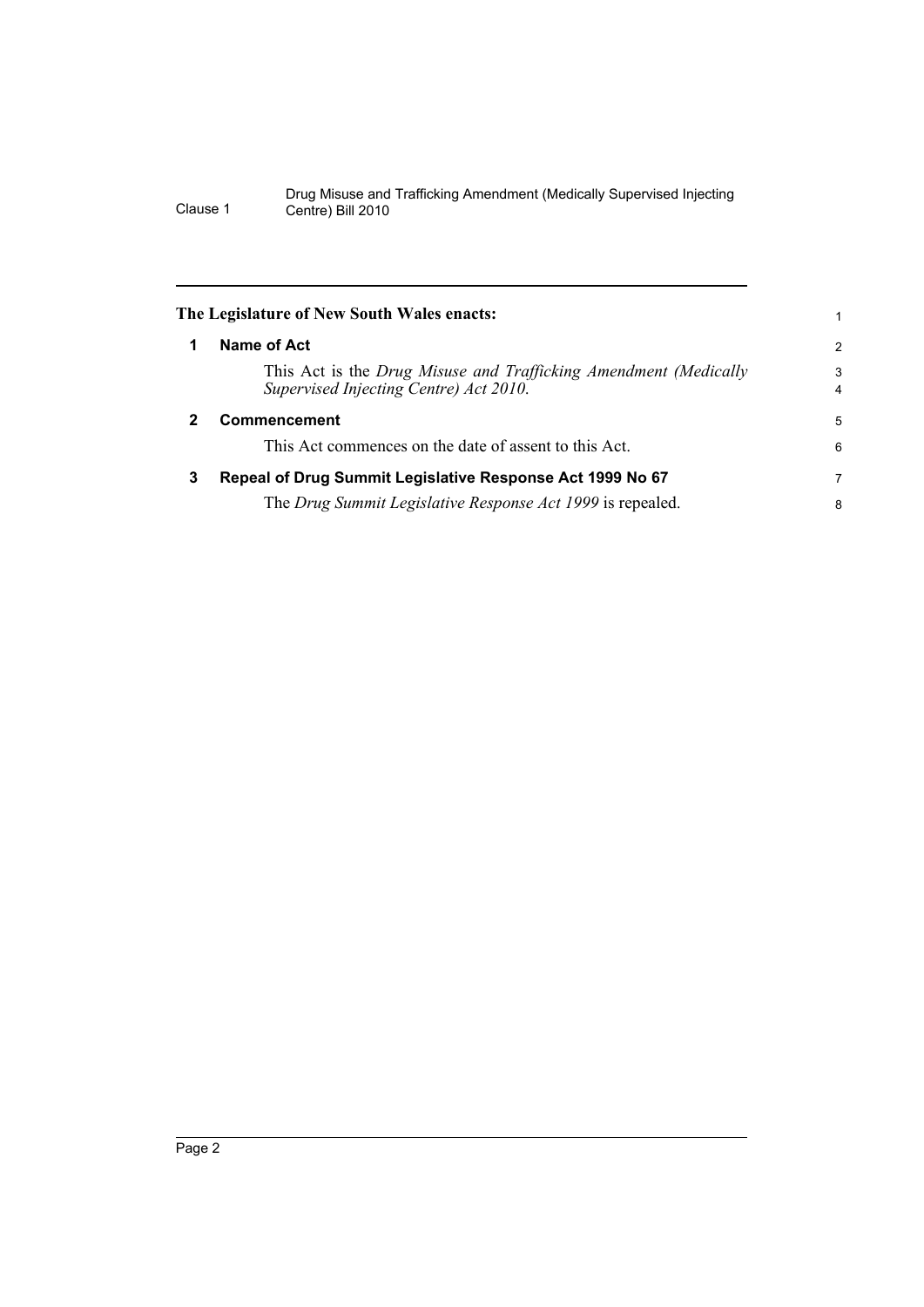Amendment of Drug Misuse and Trafficking Act 1985 No 226 Schedule 1

<span id="page-6-0"></span>

| <b>Schedule 1</b> |                                                                                        |                      |                       | <b>Amendment of Drug Misuse and</b><br><b>Trafficking Act 1985 No 226</b>                                                                                                                           | 1<br>$\overline{c}$  |  |
|-------------------|----------------------------------------------------------------------------------------|----------------------|-----------------------|-----------------------------------------------------------------------------------------------------------------------------------------------------------------------------------------------------|----------------------|--|
| [1]               | <b>Section 36A Limited operation of Part</b>                                           |                      |                       |                                                                                                                                                                                                     |                      |  |
|                   |                                                                                        |                      |                       | Omit section 36A (1). Insert instead:                                                                                                                                                               | $\overline{4}$       |  |
|                   |                                                                                        | (1)                  |                       | Despite any other provision of this Part, this Part operates to<br>allow the responsible authorities to issue only one licence in<br>respect of only one premises.                                  | 5<br>6<br>7          |  |
| [2]               | Section 36A (2)                                                                        |                      |                       |                                                                                                                                                                                                     | 8                    |  |
|                   | Omit "has been revoked or has otherwise ceased to have effect".                        |                      |                       |                                                                                                                                                                                                     | 9                    |  |
|                   | Insert instead "is surrendered or revoked before the further licence takes<br>effect". |                      |                       |                                                                                                                                                                                                     |                      |  |
| $[3]$             |                                                                                        | Section 36A (3)      |                       |                                                                                                                                                                                                     | 12                   |  |
|                   |                                                                                        | Omit the subsection. |                       |                                                                                                                                                                                                     | 13                   |  |
| [4]               |                                                                                        | Sections 36B and 36C |                       |                                                                                                                                                                                                     | 14                   |  |
|                   | Omit the sections. Insert instead:                                                     |                      |                       |                                                                                                                                                                                                     |                      |  |
|                   | 36B<br><b>Objects of Part</b>                                                          |                      |                       |                                                                                                                                                                                                     | 16                   |  |
|                   |                                                                                        |                      |                       | The objects of this Part are as follows:                                                                                                                                                            | 17                   |  |
|                   |                                                                                        |                      | (a)                   | to reduce the number of deaths from drug overdoses,                                                                                                                                                 | 18                   |  |
|                   |                                                                                        |                      | (b)                   | to provide a gateway to treatment and counselling for<br>clients of the licensed injecting centre,                                                                                                  | 19<br>20             |  |
|                   |                                                                                        |                      | (c)                   | to reduce the number of discarded needles and syringes<br>and the incidence of drug injecting in public places,                                                                                     | 21<br>22             |  |
|                   |                                                                                        |                      | (d)                   | to assist in reducing the spread of blood-borne diseases,<br>such as HIV infection or Hepatitis C.                                                                                                  | 23<br>24             |  |
|                   | 36C                                                                                    |                      | <b>Review of Part</b> |                                                                                                                                                                                                     | 25                   |  |
|                   |                                                                                        | (1)                  |                       | The Minister is to review this Part to determine whether the<br>policy objectives of this Part remain valid and whether the terms<br>of this Part remain appropriate for securing those objectives. | 26<br>27<br>28       |  |
|                   |                                                                                        | (2)                  | Act $2010$ .          | The review is to be undertaken as soon as possible after the period<br>of 5 years from the commencement of the Drug Misuse and<br>Trafficking Amendment (Medically Supervised Injecting Centre)     | 29<br>30<br>31<br>32 |  |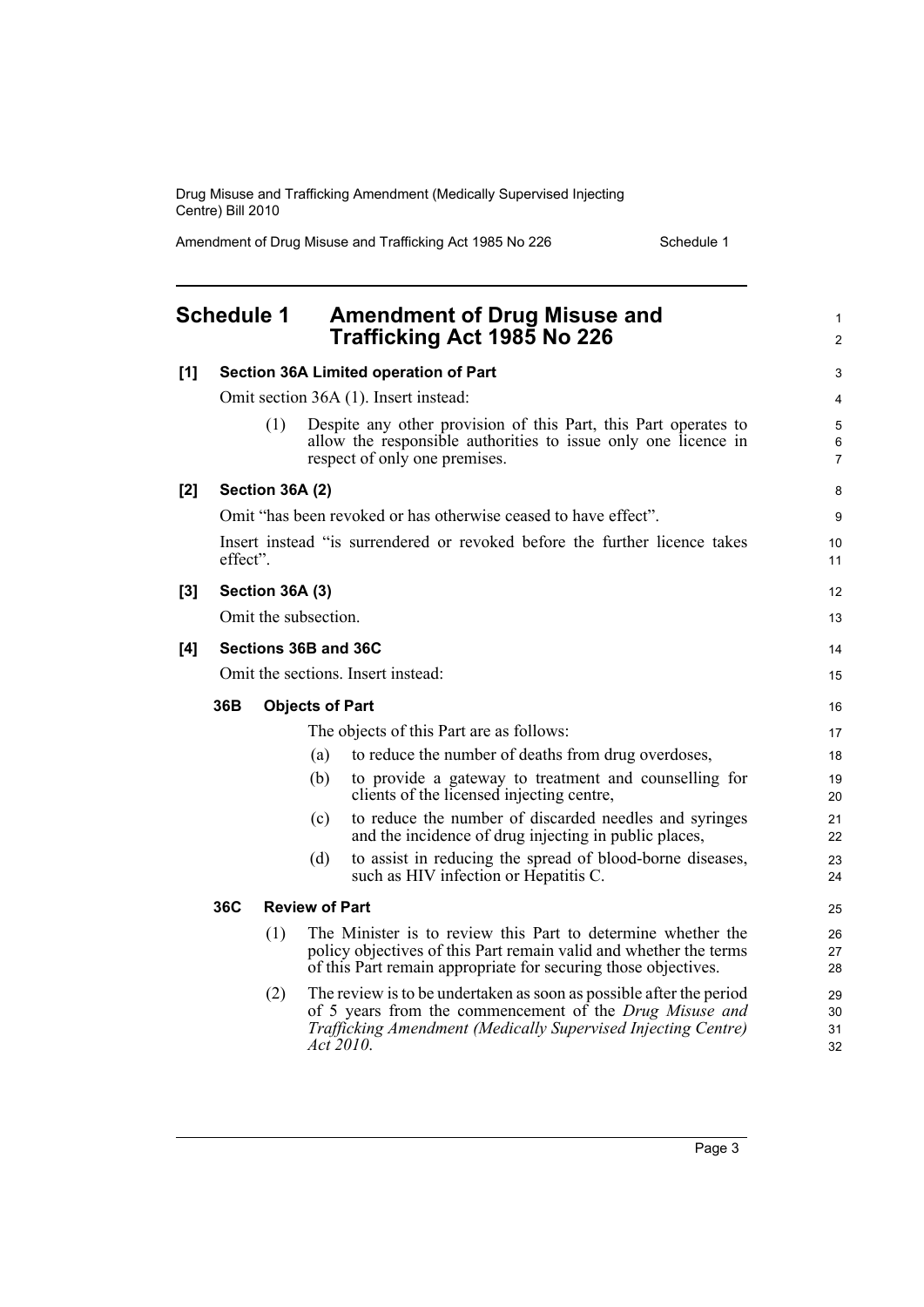> 1 2 3

> 4 5

Schedule 1 Amendment of Drug Misuse and Trafficking Act 1985 No 226

|     | (3)                            |     | A report of the outcome of the review is to be tabled in each<br>House of Parliament within 12 months after the end of the period<br>of 5 years.                                                                                                                                                   |
|-----|--------------------------------|-----|----------------------------------------------------------------------------------------------------------------------------------------------------------------------------------------------------------------------------------------------------------------------------------------------------|
| [5] | <b>Section 36D Definitions</b> |     |                                                                                                                                                                                                                                                                                                    |
|     |                                |     | Omit the definition of <i>trial period</i> .                                                                                                                                                                                                                                                       |
| [6] |                                |     | <b>Section 36G Duration of licence</b>                                                                                                                                                                                                                                                             |
|     |                                |     | Omit section 36G (1). Insert instead:                                                                                                                                                                                                                                                              |
|     | (1)                            |     | Except during any period of suspension, a licence remains in<br>force until it is surrendered or revoked.                                                                                                                                                                                          |
| [7] | <b>Section 36KA</b>            |     |                                                                                                                                                                                                                                                                                                    |
|     | Insert after section 36K:      |     |                                                                                                                                                                                                                                                                                                    |
|     | <b>36KA</b>                    |     | <b>Revocation of licence</b>                                                                                                                                                                                                                                                                       |
|     | (1)                            |     | The responsible authorities may revoke a licence for any of the<br>following reasons:                                                                                                                                                                                                              |
|     |                                | (a) | the responsible authorities are satisfied that it is more<br>appropriate for a licence to be issued in respect of different<br>premises,                                                                                                                                                           |
|     |                                | (b) | the responsible authorities are satisfied that the licence<br>holder is not a fit and proper person to hold the licence or,<br>if the licence holder is a corporation, a director or person<br>concerned in the management of the corporation is not a fit<br>and proper person to hold a licence, |
|     |                                | (c) | such other reasons as may be prescribed by the regulations.                                                                                                                                                                                                                                        |
|     | (2)                            |     | A licence may also be revoked under section 36J or 36K.                                                                                                                                                                                                                                            |
| [8] | 1979                           |     | Section 36Q Application of Environmental Planning and Assessment Act                                                                                                                                                                                                                               |
|     |                                |     | Omit "during the trial period" wherever occurring in section $36Q(1)$ and (2).                                                                                                                                                                                                                     |
|     |                                |     |                                                                                                                                                                                                                                                                                                    |

Page 4